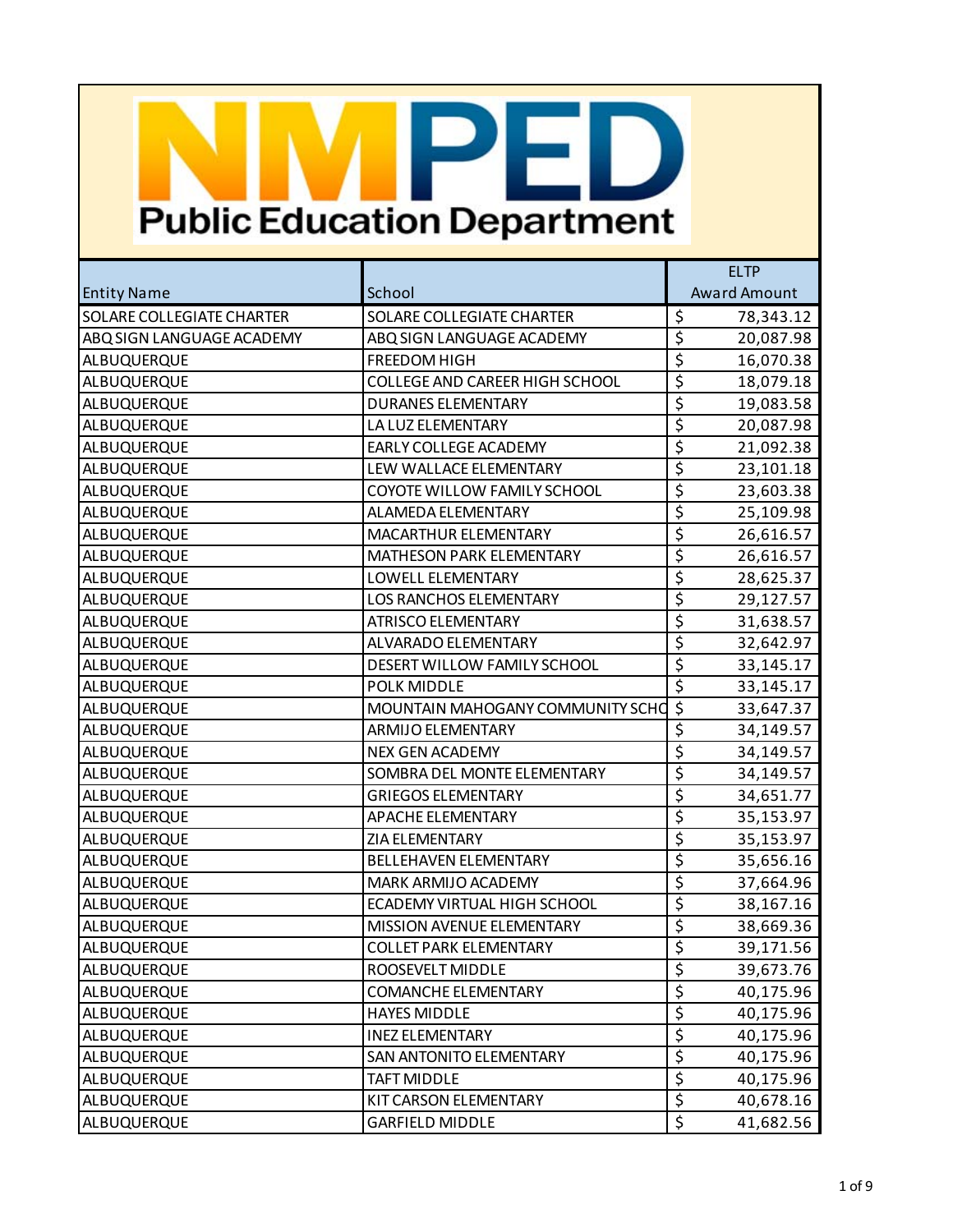|                    |                                    | <b>ELTP</b>                                  |  |
|--------------------|------------------------------------|----------------------------------------------|--|
| <b>Entity Name</b> | School                             | <b>Award Amount</b>                          |  |
| ALBUQUERQUE        | <b>TAYLOR MIDDLE</b>               | \$<br>41,682.56                              |  |
| ALBUQUERQUE        | ARROYO DEL OSO ELEMENTARY          | $\overline{\xi}$<br>42,184.76                |  |
| ALBUQUERQUE        | <b>CORRALES ELEMENTARY</b>         | $\overline{\mathcal{S}}$<br>42,184.76        |  |
| ALBUQUERQUE        | EAST SAN JOSE ELEMENTARY           | $\overline{\boldsymbol{\zeta}}$<br>42,184.76 |  |
| ALBUQUERQUE        | <b>WHERRY ELEMENTARY</b>           | \$<br>44,193.56                              |  |
| ALBUQUERQUE        | NEW FUTURES HIGH SCHOOL            | $\overline{\mathcal{S}}$<br>44,444.66        |  |
| ALBUQUERQUE        | MONTEZUMA ELEMENTARY               | $\overline{\mathcal{L}}$<br>44,695.76        |  |
| ALBUQUERQUE        | <b>HARRISON MIDDLE</b>             | \$<br>45,700.15                              |  |
| ALBUQUERQUE        | <b>CHAMIZA ELEMENTARY</b>          | $\overline{\mathcal{S}}$<br>46,704.55        |  |
| ALBUQUERQUE        | <b>GOV BENT ELEMENTARY</b>         | $\overline{\mathcal{L}}$<br>46,704.55        |  |
| ALBUQUERQUE        | <b>MCKINLEY MIDDLE</b>             | \$<br>47,708.95                              |  |
| ALBUQUERQUE        | <b>WILSON MIDDLE</b>               | $\overline{\mathcal{S}}$<br>48,713.35        |  |
| ALBUQUERQUE        | A. MONTOYA ELEMENTARY              | $\overline{\mathcal{L}}$<br>49,215.55        |  |
| ALBUQUERQUE        | <b>VALLE VISTA ELEMENTARY</b>      | \$<br>49,215.55                              |  |
| ALBUQUERQUE        | LA MESA ELEMENTARY                 | $\overline{\mathcal{S}}$<br>49,717.75        |  |
| ALBUQUERQUE        | <b>KENNEDY MIDDLE</b>              | $\overline{\xi}$<br>50,722.15                |  |
| ALBUQUERQUE        | <b>GRANT MIDDLE</b>                | $\overline{\xi}$<br>52,228.75                |  |
| ALBUQUERQUE        | <b>WASHINGTON MIDDLE</b>           | $\overline{\mathcal{S}}$<br>52,228.75        |  |
| ALBUQUERQUE        | HUBERT H HUMPHREY ELEMENTARY       | $\overline{\xi}$<br>52,730.95                |  |
| ALBUQUERQUE        | ALAMOSA ELEMENTARY                 | \$<br>53,735.35                              |  |
| ALBUQUERQUE        | <b>LAVALAND ELEMENTARY</b>         | $\overline{\mathcal{S}}$<br>54,237.55        |  |
| ALBUQUERQUE        | MONTE VISTA ELEMENTARY             | $\overline{\xi}$<br>54,237.55                |  |
| ALBUQUERQUE        | SANDIA BASE ELEMENTARY             | $\overline{\xi}$<br>54,237.55                |  |
| ALBUQUERQUE        | JOHN BAKER ELEMENTARY              | $\overline{\mathcal{S}}$<br>54,739.75        |  |
| ALBUQUERQUE        | MARIE M HUGHES ELEMENTARY          | $\overline{\xi}$<br>54,739.75                |  |
| ALBUQUERQUE        | JOHN ADAMS MIDDLE                  | \$<br>56,246.34                              |  |
| ALBUQUERQUE        | CHELWOOD ELEMENTARY                | $\overline{\varsigma}$<br>56,748.54          |  |
| ALBUQUERQUE        | <b>VAN BUREN MIDDLE</b>            | $\overline{\boldsymbol{\zeta}}$<br>56,748.54 |  |
| ALBUQUERQUE        | <b>BANDELIER ELEMENTARY</b>        | $\overline{\xi}$<br>57,250.74                |  |
| ALBUQUERQUE        | <b>JACKSON MIDDLE</b>              | \$<br>57,752.94                              |  |
| ALBUQUERQUE        | OSUNA ELEMENTARY                   | \$<br>57,752.94                              |  |
| ALBUQUERQUE        | <b>HOOVER MIDDLE</b>               | $\overline{\xi}$<br>61,770.54                |  |
| ALBUQUERQUE        | S. Y. JACKSON ELEMENTARY           | $\overline{\varsigma}$<br>61,770.54          |  |
| ALBUQUERQUE        | DENNIS CHAVEZ ELEMENTARY           | $\overline{\xi}$<br>62,272.74                |  |
| ALBUQUERQUE        | DOUBLE EAGLE ELEMENTARY            | $\overline{\xi}$<br>62,774.94                |  |
| ALBUQUERQUE        | TRES VOLCANES COMMUNITY COLLABORAT | \$<br>65,788.13                              |  |
| ALBUQUERQUE        | ERNIE PYLE MIDDLE                  | \$<br>66,290.33                              |  |
| ALBUQUERQUE        | SIERRA VISTA ELEMENTARY            | \$<br>68,299.13                              |  |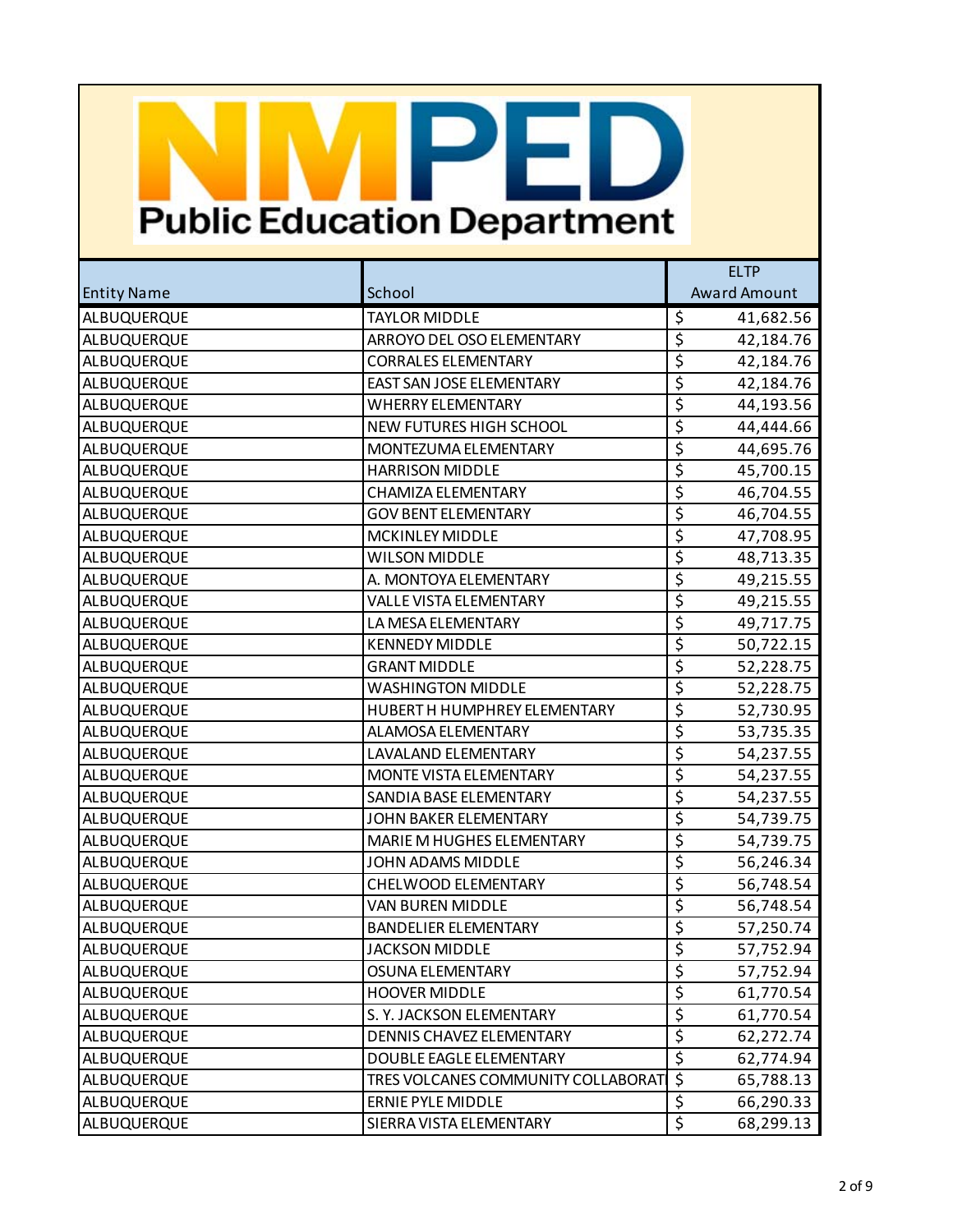|                    |                                      | <b>ELTP</b>                                  |  |
|--------------------|--------------------------------------|----------------------------------------------|--|
| <b>Entity Name</b> | School                               | <b>Award Amount</b>                          |  |
| ALBUQUERQUE        | <b>CLEVELAND MIDDLE</b>              | \$<br>69,303.53                              |  |
| ALBUQUERQUE        | NORTH STAR ELEMENTARY                | $\overline{\xi}$<br>70,307.93                |  |
| ALBUQUERQUE        | PETROGLYPH ELEMENTARY                | $\overline{\mathcal{S}}$<br>70,810.13        |  |
| ALBUQUERQUE        | <b>GEORGIA O'KEEFFE ELEMENTARY</b>   | $\overline{\boldsymbol{\zeta}}$<br>71,312.33 |  |
| ALBUQUERQUE        | SEVEN BAR ELEMENTARY                 | $\overline{\xi}$<br>76,334.32                |  |
| ALBUQUERQUE        | <b>SUNSET VIEW ELEMENTARY</b>        | $\overline{\mathcal{S}}$<br>77,338.72        |  |
| ALBUQUERQUE        | MANZANO MESA ELEMENTARY              | $\overline{\boldsymbol{\zeta}}$<br>77,840.92 |  |
| ALBUQUERQUE        | PAINTED SKY ELEMENTARY               | $\overline{\xi}$<br>77,840.92                |  |
| ALBUQUERQUE        | <b>L.B. JOHNSON MIDDLE</b>           | \$<br>81,858.52                              |  |
| ALBUQUERQUE        | <b>MADISON MIDDLE</b>                | $\overline{\mathcal{L}}$<br>83,867.32        |  |
| ALBUQUERQUE        | CHAPARRAL ELEMENTARY                 | $\overline{\xi}$<br>88,889.31                |  |
| ALBUQUERQUE        | <b>EUGENE FIELD ELEMENTARY</b>       | $\overline{\mathcal{S}}$<br>90,898.11        |  |
| ALBUQUERQUE        | <b>EISENHOWER MIDDLE</b>             | $\overline{\boldsymbol{\zeta}}$<br>91,902.51 |  |
| ALBUQUERQUE        | JEFFERSON MIDDLE                     | $\overline{\xi}$<br>91,902.51                |  |
| ALBUQUERQUE        | <b>LOS PADILLAS ELEMENTARY</b>       | \$<br>97,426.70                              |  |
| ALBUQUERQUE        | TIERRA ANTIGUA ELEMENTARY            | $\overline{\xi}$<br>102,448.70               |  |
| ALBUQUERQUE        | <b>TRUMAN MIDDLE</b>                 | $\overline{\xi}$<br>108,977.29               |  |
| ALBUQUERQUE        | <b>DESERT RIDGE MIDDLE</b>           | $\overline{\mathcal{S}}$<br>111,488.29       |  |
| ALBUQUERQUE        | <b>JIMMY CARTER MIDDLE</b>           | $\overline{\xi}$<br>111,990.49               |  |
| ALBUQUERQUE        | <b>JAMES MONROE MIDDLE</b>           | $\overline{\xi}$<br>113,497.09               |  |
| ALBUQUERQUE        | HEALTH LEADERSHIP HIGH SCHOOL        | $\overline{\mathcal{S}}$<br>114,250.39       |  |
| ALBUQUERQUE        | <b>DEL NORTE HIGH</b>                | $\overline{\xi}$<br>114,501.49               |  |
| ALBUQUERQUE        | <b>VALLEY HIGH</b>                   | $\overline{\xi}$<br>117,012.48               |  |
| ALBUQUERQUE        | HIGHLAND HIGH                        | $\overline{\mathcal{S}}$<br>119,523.48       |  |
| ALBUQUERQUE        | <b>WHITTIER ELEMENTARY</b>           | $\overline{\xi}$<br>121,532.28               |  |
| ALBUQUERQUE        | <b>CORRALES INTERNATIONAL</b>        | $\overline{\xi}$<br>122,536.68               |  |
| ALBUQUERQUE        | <b>ONATE ELEMENTARY</b>              | $\overline{\varsigma}$<br>124,796.58         |  |
| ALBUQUERQUE        | TONY HILLERMAN MIDDLE SCHOOL         | $\overline{\xi}$<br>131,576.27               |  |
| ALBUQUERQUE        | <b>COCHITI ELEMENTARY</b>            | $\overline{\xi}$<br>143,126.86               |  |
| ALBUQUERQUE        | <b>BEL-AIR ELEMENTARY</b>            | \$<br>143,629.06                             |  |
| ALBUQUERQUE        | <b>CORONADO ELEMENTARY</b>           | \$<br>153,421.95                             |  |
| ALBUQUERQUE        | EL CAMINO REAL ACADEMY               | $\overline{\xi}$<br>158,192.84               |  |
| ALBUQUERQUE        | MANZANO HIGH                         | $\overline{\mathcal{S}}$<br>161,206.04       |  |
| ALBUQUERQUE        | INTERNATIONAL SCHOOL AT MESA DEL SOL | $\overline{\xi}$<br>166,228.03               |  |
| ALBUQUERQUE        | RIO GRANDE HIGH                      | $\overline{\xi}$<br>166,228.03               |  |
| ALBUQUERQUE        | ROBERT F. KENNEDY CHARTER            | \$<br>171,752.23                             |  |
| ALBUQUERQUE        | <b>GEORGE I SANCHEZ</b>              | \$<br>176,272.02                             |  |
| ALBUQUERQUE        | HAWTHORNE ELEMENTARY                 | \$<br>177,778.62                             |  |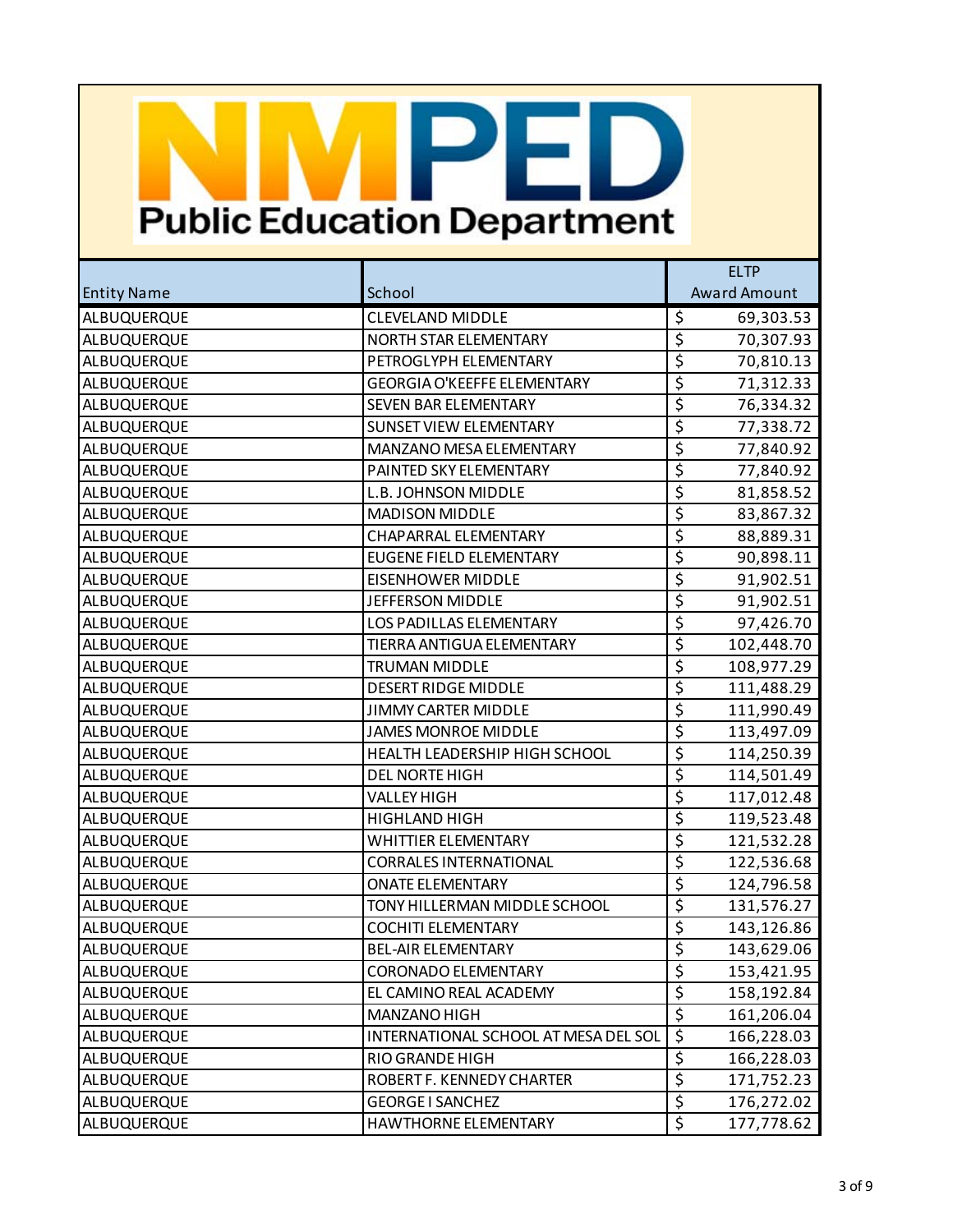|                               |                                                                       | <b>ELTP</b>                                   |
|-------------------------------|-----------------------------------------------------------------------|-----------------------------------------------|
| <b>Entity Name</b>            | School                                                                | <b>Award Amount</b>                           |
| ALBUQUERQUE                   | <b>WEST MESA HIGH</b>                                                 | \$<br>181,796.22                              |
| ALBUQUERQUE                   | MARK TWAIN ELEMENTARY                                                 | $\overline{\xi}$<br>186,818.21                |
| ALBUQUERQUE                   | SANDIA HIGH                                                           | $\overline{\varsigma}$<br>189,329.21          |
| ALBUQUERQUE                   | <b>ELDORADO HIGH</b>                                                  | $\overline{\boldsymbol{\zeta}}$<br>189,831.41 |
| ALBUQUERQUE                   | LA CUEVA HIGH                                                         | $\overline{\xi}$<br>193,346.81                |
| ALBUQUERQUE                   | ALBUQUERQUE HIGH                                                      | $\overline{\varsigma}$<br>194,853.41          |
| ALBUQUERQUE                   | <b>CIBOLA HIGH</b>                                                    | $\overline{\boldsymbol{\zeta}}$<br>203,390.80 |
| ALBUQUERQUE                   | NATIVE AMERICAN COMM ACADEMY                                          | $\overline{\xi}$<br>228,249.67                |
| ALBUQUERQUE                   | JANET KAHN FINE ARTS ACADEMY                                          | $\overline{\mathcal{S}}$<br>228,500.77        |
| ALBUQUERQUE                   | NAVAJO ELEMENTARY                                                     | $\overline{\boldsymbol{\zeta}}$<br>239,046.96 |
| ALBUQUERQUE                   | <b>VOLCANO VISTA HIGH</b>                                             | $\overline{\xi}$<br>242,060.16                |
| ALBUQUERQUE                   | ATRISCO HERITAGE ACADEMY HS                                           | $\overline{\mathcal{S}}$<br>263,654.74        |
| ALBUQUERQUE                   | SOUTH VALLEY ACADEMY                                                  | $\overline{\boldsymbol{\zeta}}$<br>307,848.29 |
| <b>ALBUQUERQUE</b>            | SUSIE RAYOS MARMON ELEMENTARY                                         | $\overline{\xi}$<br>308,350.49                |
| ALBUQUERQUE                   | MARYANN BINFORD ELEMENTARY                                            | \$<br>336,724.76                              |
|                               | ALBUQUERQUE COLLEGIATE CHARTER SC ALBUQUERQUE COLLEGIATE CHARTER SCHO | $\overline{\xi}$<br>40,175.96                 |
| ALDO LEOPOLD CHARTER          | ALDO LEOPOLD CHARTER                                                  | $\overline{\xi}$<br>65,285.94                 |
| AMY BIEHL CHARTER HIGH SCHOOL | AMY BIEHL CHARTER HIGH SCHOOL                                         | $\overline{\varsigma}$<br>149,404.35          |
| ARTESIA                       | ROSELAWN ELEMENTARY                                                   | $\overline{\xi}$<br>87,633.81                 |
| <b>ARTESIA</b>                | HERMOSA ELEMENTARY                                                    | $\overline{\xi}$<br>167,483.53                |
| <b>ARTESIA</b>                | <b>GRAND HEIGHTS EARLY CHILDHOOD</b>                                  | $\overline{\mathcal{S}}$<br>178,783.02        |
| <b>ARTESIA</b>                | YUCCA ELEMENTARY                                                      | $\overline{\xi}$<br>181,796.22                |
| <b>ARTESIA</b>                | YESO ELEMENTARY                                                       | $\overline{\xi}$<br>258,381.64                |
| <b>AZTEC</b>                  | PARK AVENUE ELEMENTARY                                                | $\overline{\varsigma}$<br>210,170.49          |
| <b>BELEN</b>                  | LA PROMESA ELEMENTARY                                                 | $\overline{\boldsymbol{\zeta}}$<br>15,065.99  |
| <b>BELEN</b>                  | <b>CENTRAL ELEMENTARY</b>                                             | $\overline{\xi}$<br>27,620.97                 |
| <b>BELEN</b>                  | RIO GRANDE ELEMENTARY                                                 | $\overline{\varsigma}$<br>30,131.97           |
| <b>BELEN</b>                  | <b>BELEN MIDDLE</b>                                                   | $\overline{\boldsymbol{\zeta}}$<br>37,664.96  |
| <b>BELEN</b>                  | LA MERCED ELEMENTARY                                                  | $\overline{\xi}$<br>45,197.96                 |
| <b>BELEN</b>                  | DENNIS CHAVEZ ELEMENTARY                                              | $\overline{\varsigma}$<br>143,880.16          |
| <b>BELEN</b>                  | JARAMILLO ELEMENTARY                                                  | \$<br>162,461.54                              |
| <b>BERNALILLO</b>             | ALGODONES ELEMENTARY                                                  | \$<br>84,369.52                               |
| BERNALILLO                    | <b>COCHITI ELEMENTARY</b>                                             | \$<br>96,924.50                               |
| BERNALILLO                    | SANTO DOMINGO ELEMENTARY                                              | \$<br>121,030.08                              |
| <b>BERNALILLO</b>             | <b>WD CARROLL ELEMENTARY</b>                                          | $\overline{\xi}$<br>163,968.14                |
| <b>BERNALILLO</b>             | <b>BERNALILLO ELEMENTARY</b>                                          | \$<br>195,355.61                              |
| <b>CLAYTON</b>                | <b>CLAYTON JUNIOR HIGH</b>                                            | \$<br>19,585.78                               |
| <b>CLAYTON</b>                | KISER ELEMENTARY                                                      | \$<br>35,405.06                               |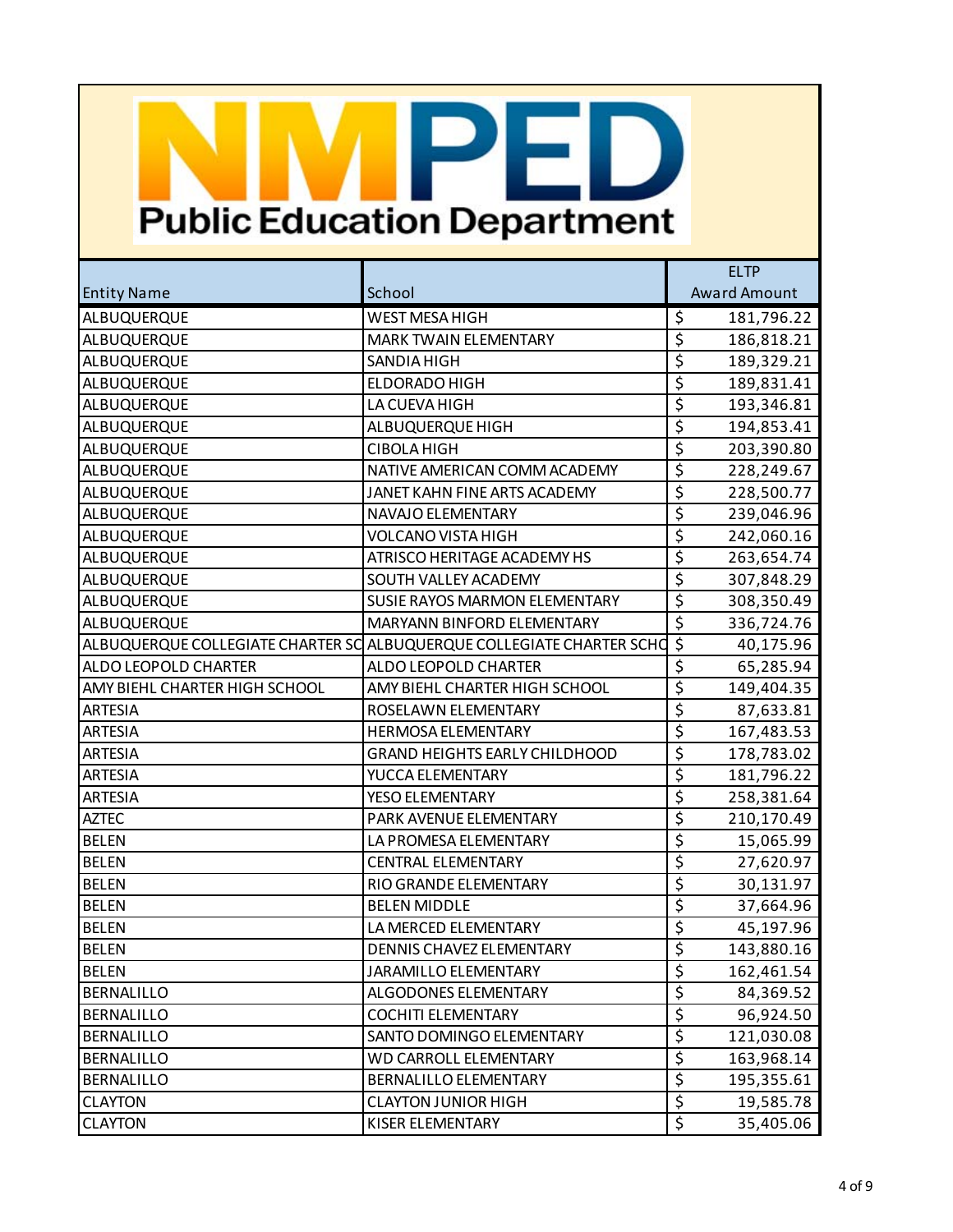|                                |                                      | <b>ELTP</b>                                   |  |
|--------------------------------|--------------------------------------|-----------------------------------------------|--|
| <b>Entity Name</b>             | School                               | <b>Award Amount</b>                           |  |
| <b>CLAYTON</b>                 | <b>CLAYTON HIGH</b>                  | \$<br>67,545.83                               |  |
| <b>CLAYTON</b>                 | <b>ALVIS ELEMENTARY</b>              | $\overline{\xi}$<br>79,347.52                 |  |
| <b>COBRE CONS.</b>             | SAN LORENZO ELEMENTARY               | $\overline{\mathcal{S}}$<br>37,916.06         |  |
| <b>COBRE CONS.</b>             | <b>SNELL MIDDLE</b>                  | $\overline{\mathsf{S}}$<br>38,167.16          |  |
| <b>COBRE CONS.</b>             | <b>COBRE HIGH</b>                    | $\overline{\boldsymbol{\zeta}}$<br>45,700.15  |  |
| <b>COBRE CONS.</b>             | <b>HURLEY ELEMENTARY</b>             | $\overline{\mathcal{S}}$<br>72,567.83         |  |
| <b>COBRE CONS.</b>             | <b>BAYARD ELEMENTARY</b>             | $\overline{\xi}$<br>122,536.68                |  |
| <b>COBRE CONS.</b>             | <b>CENTRAL ELEMENTARY</b>            | $\overline{\boldsymbol{\zeta}}$<br>136,849.36 |  |
| <b>CORAL COMMUNITY CHARTER</b> | <b>CORAL COMMUNITY CHARTER</b>       | $\overline{\mathcal{S}}$<br>126,805.37        |  |
| <b>CUBA</b>                    | <b>CUBA HIGH</b>                     | $\overline{\mathsf{S}}$<br>35,153.97          |  |
| <b>CUBA</b>                    | <b>CUBA MIDDLE</b>                   | $\overline{\boldsymbol{\zeta}}$<br>35,153.97  |  |
| <b>CUBA</b>                    | <b>CUBA ELEMENTARY</b>               | $\overline{\mathcal{S}}$<br>37,664.96         |  |
| <b>DEMING</b>                  | MIMBRES VALLEY HIGH SCHOOL           | $\overline{\mathsf{S}}$<br>40,175.96          |  |
| <b>DEMING</b>                  | EARLY COLLEGE HIGH SCHOOL            | $\overline{\boldsymbol{\zeta}}$<br>50,219.95  |  |
| <b>DEMING</b>                  | <b>BELL ELEMENTARY</b>               | $\overline{\mathcal{S}}$<br>119,021.28        |  |
| <b>DEMING</b>                  | CHAPARRAL ELEMENTARY                 | $\overline{\xi}$<br>204,395.20                |  |
| <b>DEMING</b>                  | <b>DEMING INTERMEDIATE</b>           | $\overline{\xi}$<br>205,650.70                |  |
| <b>DEMING</b>                  | <b>RUBEN S. TORRES ELEMENTARY</b>    | $\overline{\mathcal{S}}$<br>208,663.89        |  |
| <b>DEMING</b>                  | <b>MEMORIAL ELEMENTARY</b>           | $\overline{\xi}$<br>209,166.09                |  |
| <b>DEMING</b>                  | <b>BATAAN ELEMENTARY</b>             | $\overline{\boldsymbol{\zeta}}$<br>246,328.85 |  |
| <b>DEMING</b>                  | <b>DEMING HIGH</b>                   | $\overline{\mathcal{S}}$<br>269,178.93        |  |
| <b>DEMING</b>                  | <b>COLUMBUS ELEMENTARY</b>           | $\overline{\xi}$<br>301,319.70                |  |
| <b>DEMING</b>                  | <b>RED MOUNTAIN MIDDLE</b>           | $\overline{\boldsymbol{\zeta}}$<br>399,499.70 |  |
| <b>ESPANOLA</b>                | <b>VELARDE ELEMENTARY</b>            | $\overline{\mathcal{S}}$<br>28,625.37         |  |
| <b>ESPANOLA</b>                | <b>LOS NINOS ELEMENTARY</b>          | $\overline{\mathsf{S}}$<br>30,131.97          |  |
| <b>ESPANOLA</b>                | <b>DIXON ELEMENTARY</b>              | $\overline{\boldsymbol{\zeta}}$<br>32,391.87  |  |
| <b>ESPANOLA</b>                | ABIQUIU ELEMENTARY                   | $\overline{\mathcal{S}}$<br>46,704.55         |  |
| <b>ESPANOLA</b>                | HERNANDEZ ELEMENTARY                 | $\overline{\xi}$<br>53,986.45                 |  |
| <b>ESPANOLA</b>                | <b>CHIMAYO ELEMENTARY</b>            | $\overline{\xi}$<br>71,814.53                 |  |
| <b>ESPANOLA</b>                | <b>ALCALDE ELEMENTARY</b>            | \$<br>98,933.30                               |  |
| <b>ESPANOLA</b>                | TONY QUINTANA ELEMENTARY             | \$<br>117,514.68                              |  |
| <b>ESPANOLA</b>                | SAN JUAN ELEMENTARY                  | $\overline{\xi}$<br>142,122.46                |  |
| <b>ESPANOLA</b>                | JAMES RODRIGUEZ ELEMENTARY           | \$<br>180,540.72                              |  |
| <b>ESPANOLA</b>                | EUTIMIO SALAZAR ELEMENTARY           | $\overline{\boldsymbol{\zeta}}$<br>202,386.40 |  |
| <b>ESPANOLA</b>                | CARLOS F. VIGIL MIDDLE               | \$<br>260,139.34                              |  |
| <b>ESPANOLA</b>                | <b>ESPANOLA VALLEY HIGH</b>          | \$<br>423,605.28                              |  |
| <b>FT SUMNER</b>               | FORT SUMNER ELEMENTARY               | $\overline{\xi}$<br>83,365.12                 |  |
| <b>GADSDEN</b>                 | ALTA VISTA EARLY COLLEGE HIGH SCHOOL | \$<br>78,343.12                               |  |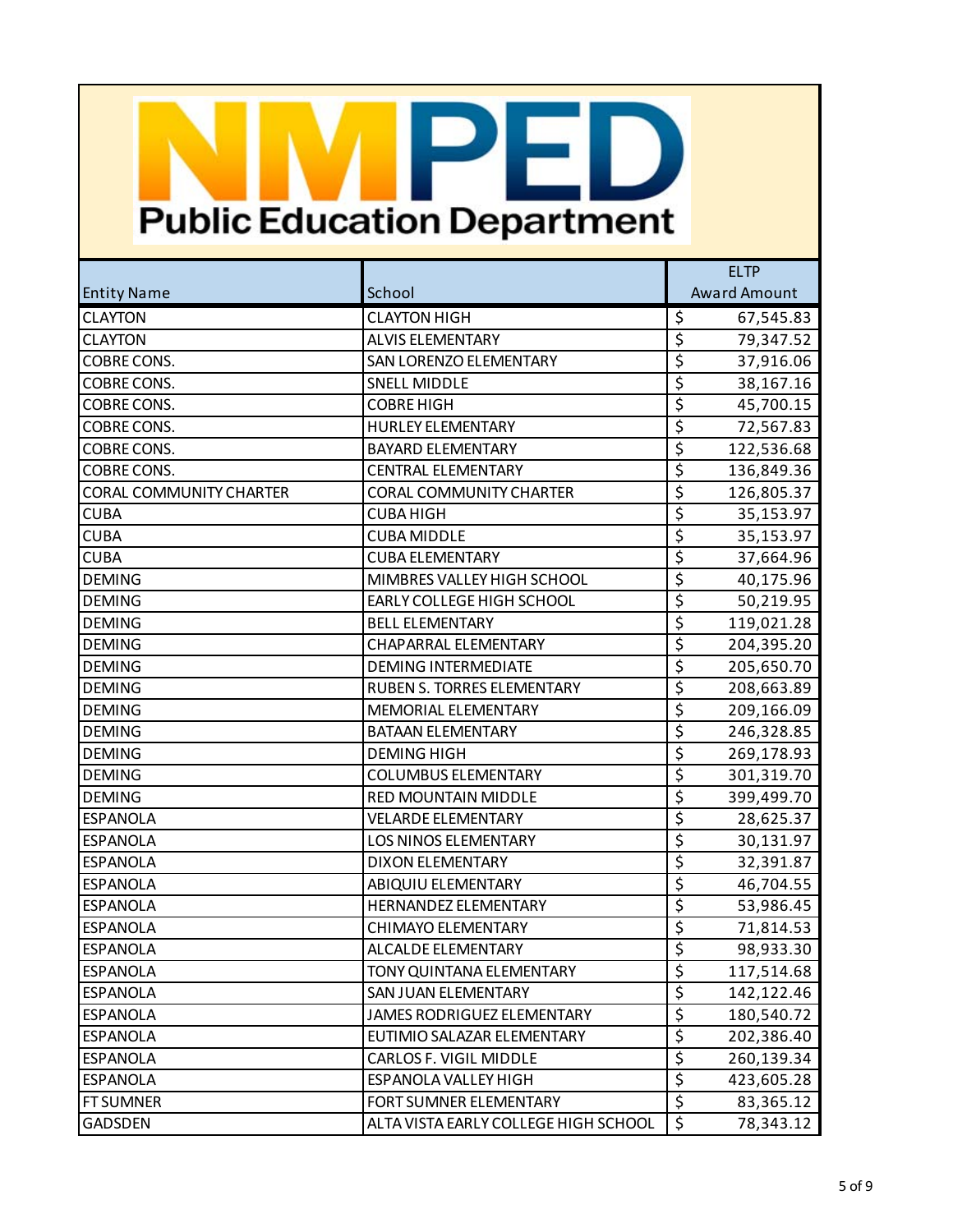|                    |                                   | <b>ELTP</b>                     |                     |
|--------------------|-----------------------------------|---------------------------------|---------------------|
| <b>Entity Name</b> | School                            |                                 | <b>Award Amount</b> |
| <b>GADSDEN</b>     | <b>SUNLAND PARK ELEMENTARY</b>    | \$                              | 139,862.56          |
| GADSDEN            | LA UNION ELEMENTARY               | $\overline{\xi}$                | 151,915.35          |
| <b>GADSDEN</b>     | MESQUITE ELEMENTARY               | $\overline{\mathcal{S}}$        | 156,435.14          |
| <b>GADSDEN</b>     | NORTH VALLEY ELEMENTARY           | $\overline{\xi}$                | 158,695.04          |
| <b>GADSDEN</b>     | LOMA LINDA ELEMENTARY             | $\overline{\boldsymbol{\zeta}}$ | 172,505.53          |
| <b>GADSDEN</b>     | <b>ANTHONY ELEMENTARY</b>         | $\overline{\mathcal{S}}$        | 189,580.31          |
| <b>GADSDEN</b>     | <b>VADO ELEMENTARY</b>            | $\overline{\xi}$                | 206,152.89          |
| <b>GADSDEN</b>     | <b>SUNRISE ELEMENTARY</b>         | $\overline{\boldsymbol{\zeta}}$ | 212,932.59          |
| <b>GADSDEN</b>     | <b>BERINO ELEMENTARY</b>          | $\overline{\mathcal{S}}$        | 220,214.48          |
| <b>GADSDEN</b>     | <b>DESERT VIEW ELEMENTARY</b>     | $\overline{\xi}$                | 233,271.67          |
| <b>GADSDEN</b>     | <b>GADSDEN ELEMENTARY</b>         | $\overline{\boldsymbol{\zeta}}$ | 243,566.76          |
| <b>GADSDEN</b>     | <b>DESERT TRAIL ELEMENTARY</b>    | $\overline{\mathcal{S}}$        | 250,346.45          |
| <b>GADSDEN</b>     | CHAPARRAL ELEMENTARY              | $\overline{\xi}$                | 256,875.04          |
| GADSDEN            | RIVERSIDE ELEMENTARY              | $\overline{\boldsymbol{\zeta}}$ | 293,786.71          |
| <b>GADSDEN</b>     | YUCCA HEIGHTS ELEMENTARY          | $\overline{\mathcal{S}}$        | 297,553.20          |
| <b>GADSDEN</b>     | SANTA TERESA ELEMENTARY           | $\overline{\xi}$                | 302,324.10          |
| GADSDEN            | CHAPARRAL MIDDLE                  | $\overline{\boldsymbol{\zeta}}$ | 317,138.98          |
| <b>GADSDEN</b>     | SANTA TERESA MIDDLE               | $\overline{\mathcal{S}}$        | 321,156.58          |
| <b>GADSDEN</b>     | <b>GADSDEN MIDDLE</b>             | $\overline{\xi}$                | 396,988.70          |
| GADSDEN            | <b>CHAPARRAL HIGH</b>             | $\overline{\boldsymbol{\zeta}}$ | 526,305.08          |
| <b>GADSDEN</b>     | SANTA TERESA HIGH                 | $\overline{\mathcal{S}}$        | 634,277.97          |
| <b>GADSDEN</b>     | <b>GADSDEN HIGH</b>               | $\overline{\xi}$                | 751,541.55          |
| <b>GALLUP</b>      | MIDDLE COLLEGE HIGH               | \$                              | 40,175.96           |
| <b>GALLUP</b>      | TSE'YI'GAI HIGH                   | $\overline{\mathcal{S}}$        | 42,686.96           |
| <b>GALLUP</b>      | NAVAJO PINE HIGH                  | $\overline{\xi}$                | 53,735.35           |
| <b>GALLUP</b>      | NAVAJO MIDDLE SCHOOL              | $\overline{\boldsymbol{\zeta}}$ | 56,748.54           |
| <b>GALLUP</b>      | <b>RAMAH HIGH</b>                 | $\overline{\mathcal{S}}$        | 82,360.72           |
| <b>GALLUP</b>      | RAMAH ELEMENTARY                  | $\overline{\xi}$                | 84,620.62           |
| <b>GALLUP</b>      | <b>TWIN LAKES ELEMENTARY</b>      | $\overline{\xi}$                | 85,876.11           |
| GALLUP             | <b>CROWNPOINT MIDDLE</b>          | \$                              | 87,884.91           |
| GALLUP             | <b>GALLUP CENTRAL ALTERNATIVE</b> | \$                              | 90,395.91           |
| GALLUP             | DAVID SKEET ELEMENTARY            | $\overline{\xi}$                | 108,977.29          |
| GALLUP             | <b>THOREAU MIDDLE</b>             | $\overline{\varsigma}$          | 108,977.29          |
| <b>GALLUP</b>      | TOHATCHI ELEMENTARY               | $\overline{\varsigma}$          | 116,008.08          |
| <b>GALLUP</b>      | LINCOLN ELEMENTARY                | \$                              | 127,809.77          |
| <b>GALLUP</b>      | <b>CROWNPOINT HIGH</b>            | \$                              | 135,342.77          |
| <b>GALLUP</b>      | NAVAJO ELEMENTARY                 | $\overline{\xi}$                | 139,862.56          |
| GALLUP             | INDIAN HILLS ELEMENTARY           | \$                              | 142,373.56          |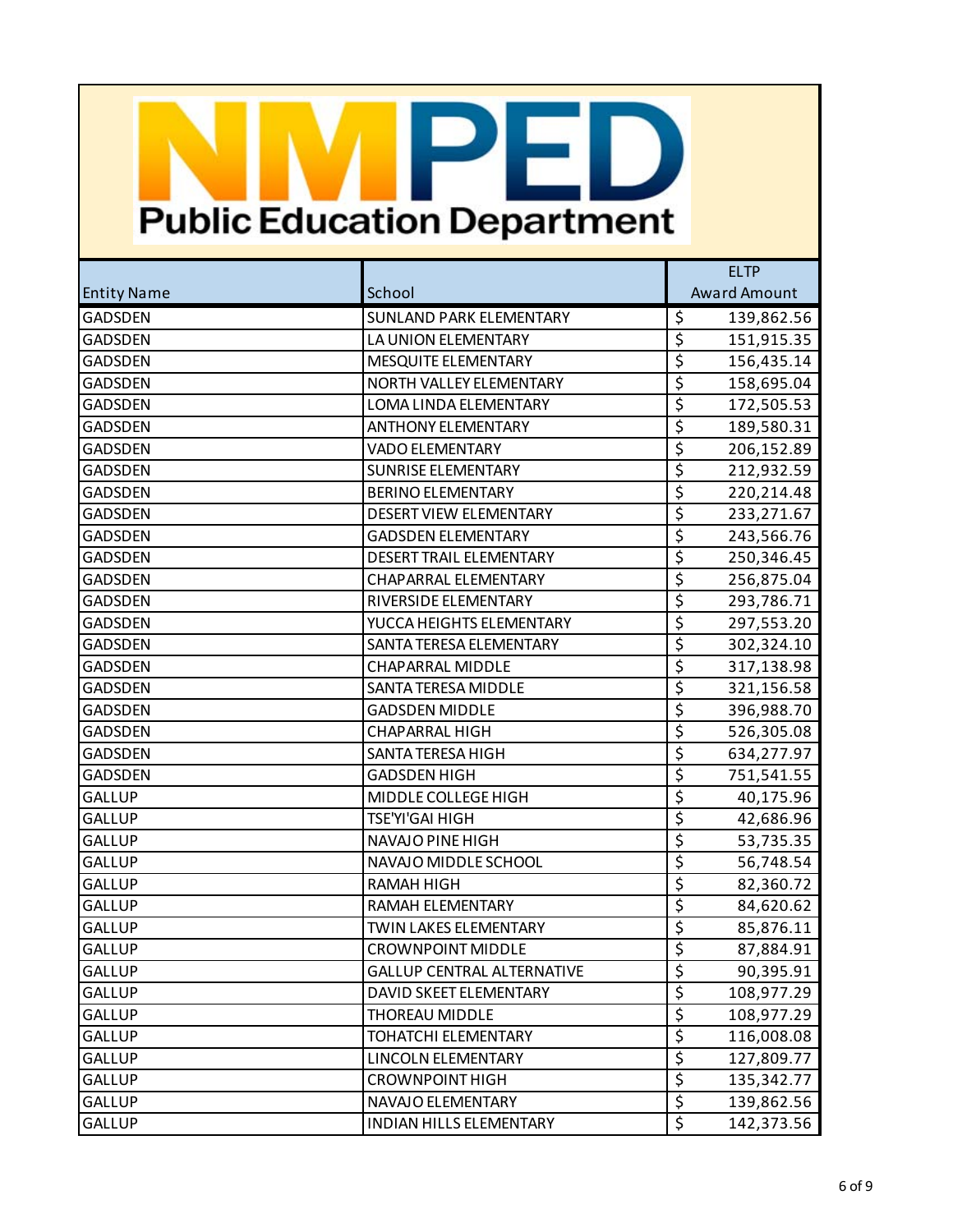|                             |                                | <b>ELTP</b>                                   |  |
|-----------------------------|--------------------------------|-----------------------------------------------|--|
| <b>Entity Name</b>          | School                         | <b>Award Amount</b>                           |  |
| <b>GALLUP</b>               | ROCKY VIEW ELEMENTARY          | \$<br>146,642.25                              |  |
| <b>GALLUP</b>               | <b>CHEE DODGE ELEMENTARY</b>   | $\overline{\xi}$<br>146,893.35                |  |
| <b>GALLUP</b>               | STAGECOACH ELEMENTARY          | $\overline{\varsigma}$<br>148,902.15          |  |
| <b>GALLUP</b>               | <b>THOREAU ELEMENTARY</b>      | $\overline{\boldsymbol{\zeta}}$<br>154,175.25 |  |
| <b>GALLUP</b>               | <b>ТОНАТСНІ НІGH</b>           | $\overline{\xi}$<br>158,695.04                |  |
| <b>GALLUP</b>               | <b>CROWNPOINT ELEMENTARY</b>   | \$<br>165,223.64                              |  |
| <b>GALLUP</b>               | CATHERINE A. MILLER ELEMENTARY | $\overline{\boldsymbol{\zeta}}$<br>170,998.93 |  |
| <b>GALLUP</b>               | JEFFERSON ELEMENTARY           | $\overline{\xi}$<br>179,536.32                |  |
| <b>GALLUP</b>               | <b>RED ROCK ELEMENTARY</b>     | \$<br>182,800.62                              |  |
| <b>GALLUP</b>               | THOREAU HIGH                   | $\overline{\xi}$<br>190,333.61                |  |
| <b>GALLUP</b>               | TOBE TURPEN ELEMENTARY         | $\overline{\xi}$<br>201,633.10                |  |
| <b>GALLUP</b>               | <b>GALLUP MIDDLE</b>           | \$<br>218,456.78                              |  |
| <b>GALLUP</b>               | DEL NORTE ELEMENTARY           | $\overline{\boldsymbol{\zeta}}$<br>237,791.46 |  |
| <b>GALLUP</b>               | <b>CHIEF MANUELITO MIDDLE</b>  | $\overline{\xi}$<br>294,540.01                |  |
| <b>GALLUP</b>               | JOHN F. KENNEDY MIDDLE         | \$<br>329,442.87                              |  |
| <b>GALLUP</b>               | <b>GALLUP HIGH</b>             | $\overline{\xi}$<br>434,151.47                |  |
| <b>GALLUP</b>               | MIYAMURA HIGH SCHOOL           | $\overline{\xi}$<br>589,080.01                |  |
| <b>HATCH</b>                | HATCH VALLEY MIDDLE            | \$<br>105,461.90                              |  |
| HOZHO ACADEMY               | <b>HOZHO ACADEMY</b>           | $\overline{\xi}$<br>117,012.48                |  |
| <b>LAS MONTANAS CHARTER</b> | <b>LAS MONTANAS CHARTER</b>    | $\overline{\xi}$<br>60,263.94                 |  |
| <b>LOS ALAMOS</b>           | <b>ASPEN ELEMENTARY</b>        | \$<br>5,022.00                                |  |
| <b>LOS ALAMOS</b>           | BARRANCA MESA ELEMENTARY       | $\overline{\xi}$<br>5,022.00                  |  |
| <b>LOS ALAMOS</b>           | <b>CHAMISA ELEMENTARY</b>      | $\overline{\xi}$<br>5,022.00                  |  |
| <b>LOS ALAMOS</b>           | MOUNTAIN ELEMENTARY            | \$<br>5,022.00                                |  |
| <b>LOS ALAMOS</b>           | PINON ELEMENTARY               | $\overline{\boldsymbol{\zeta}}$<br>5,022.00   |  |
| <b>LOS ALAMOS</b>           | LOS ALAMOS MIDDLE              | $\overline{\xi}$<br>15,065.99                 |  |
| <b>LOS ALAMOS</b>           | LOS ALAMOS HIGH                | \$<br>30,131.97                               |  |
| <b>LOS LUNAS</b>            | LOS LUNAS FAMILY SCHOOL        | $\overline{\xi}$<br>16,321.48                 |  |
| <b>LOS LUNAS</b>            | <b>CENTURY ALT HIGH</b>        | $\overline{\xi}$<br>86,629.41                 |  |
| <b>LOS LUNAS</b>            | PERALTA ELEMENTARY             | \$<br>157,690.64                              |  |
| <b>LOS LUNAS</b>            | <b>VALENCIA ELEMENTARY</b>     | \$<br>213,685.89                              |  |
| <b>LOS LUNAS</b>            | DESERT VIEW ELEMENTARY         | $\overline{\xi}$<br>217,954.58                |  |
| LOS LUNAS                   | RAYMOND GABALDON ELEMENTARY    | $\overline{\varsigma}$<br>220,465.58          |  |
| <b>LOS LUNAS</b>            | ANN PARISH ELEMENTARY          | \$<br>222,474.38                              |  |
| <b>LOS LUNAS</b>            | <b>TOME ELEMENTARY</b>         | $\overline{\xi}$<br>229,002.97                |  |
| <b>LOS LUNAS</b>            | VALENCIA MIDDLE SCHOOL         | \$<br>240,302.46                              |  |
| <b>LOS LUNAS</b>            | <b>LOS LUNAS ELEMENTARY</b>    | \$<br>245,073.36                              |  |
| <b>LOS LUNAS</b>            | <b>BOSQUE FARMS ELEMENTARY</b> | \$<br>270,685.53                              |  |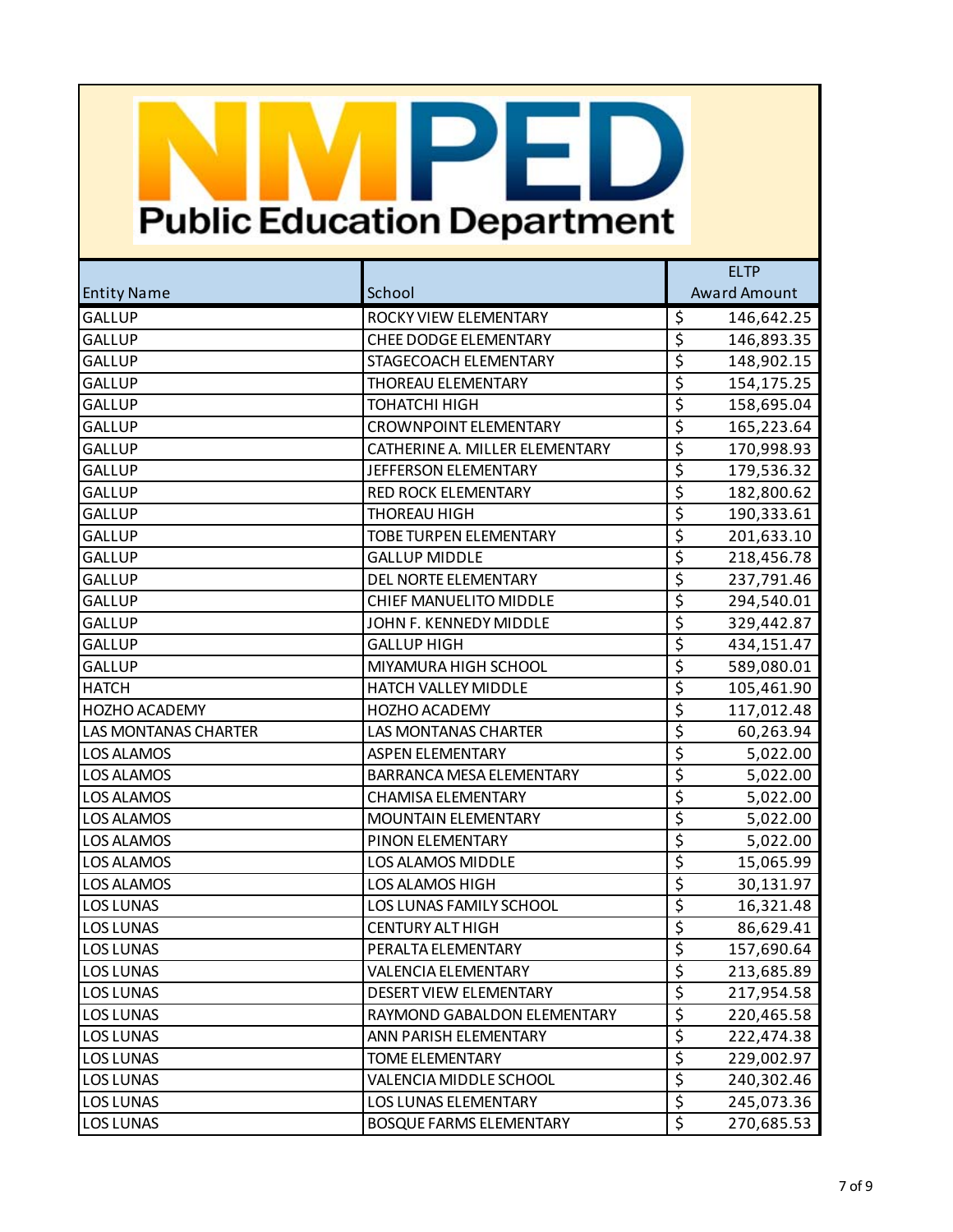|                             |                                     | <b>ELTP</b>                                   |  |
|-----------------------------|-------------------------------------|-----------------------------------------------|--|
| <b>Entity Name</b>          | School                              | <b>Award Amount</b>                           |  |
| <b>LOS LUNAS</b>            | <b>SUNDANCE ELEMENTARY</b>          | \$<br>310,108.19                              |  |
| <b>LOS LUNAS</b>            | KATHERINE GALLEGOS ELEMENTARY       | $\overline{\xi}$<br>325,425.28                |  |
| <b>LOS LUNAS</b>            | <b>LOS LUNAS MIDDLE</b>             | $\overline{\varsigma}$<br>410,045.89          |  |
| <b>LOS LUNAS</b>            | <b>VALENCIA HIGH</b>                | $\overline{\xi}$<br>458,759.24                |  |
| <b>LOS LUNAS</b>            | <b>LOS LUNAS HIGH</b>               | $\overline{\xi}$<br>677,467.13                |  |
| LOVINGTON                   | <b>LEA ELEMENTARY</b>               | \$<br>118,770.18                              |  |
| LOVINGTON                   | BEN ALEXANDER ELEMENTARY            | $\overline{\boldsymbol{\zeta}}$<br>126,052.07 |  |
| LOVINGTON                   | JEFFERSON ELEMENTARY                | $\overline{\xi}$<br>152,417.55                |  |
| LOVINGTON                   | <b>LLANO ELEMENTARY</b>             | \$<br>252,104.15                              |  |
| LOVINGTON                   | YARBRO ELEMENTARY                   | $\overline{\boldsymbol{\zeta}}$<br>287,007.01 |  |
| <b>MOUNTAINAIR</b>          | <b>MOUNTAINAIR HIGH</b>             | $\overline{\xi}$<br>15,065.99                 |  |
| <b>MOUNTAINAIR</b>          | MOUNTAINAIR ELEMENTARY              | \$<br>19,083.58                               |  |
| <b>MOUNTAINAIR</b>          | MOUNTAINAIR JR HIGH                 | $\overline{\boldsymbol{\zeta}}$<br>21,092.38  |  |
| <b>NORTH VALLEY CHARTER</b> | NORTH VALLEY ACADEMY                | $\overline{\xi}$<br>238,544.76                |  |
| POJOAQUE                    | POJOAQUE INTERMEDIATE               | \$<br>142,875.76                              |  |
| POJOAQUE                    | PABLO ROYBAL ELEMENTARY             | $\overline{\xi}$<br>253,610.75                |  |
| <b>QUESTA</b>               | RIO COSTILLA SW LEARNING ACADEMY    | $\overline{\xi}$<br>13,810.49                 |  |
| QUESTA                      | <b>QUESTA JR HIGH</b>               | \$<br>23,854.48                               |  |
| <b>QUESTA</b>               | ALTA VISTA ELEMENTARY               | $\overline{\boldsymbol{\zeta}}$<br>42,435.86  |  |
| QUESTA                      | <b>QUESTA HIGH</b>                  | $\overline{\xi}$<br>49,466.65                 |  |
| RIO RANCHO                  | <b>COLINAS DEL NORTE ELEMENTARY</b> | \$<br>60,263.94                               |  |
| RIO RANCHO                  | PUESTA DEL SOL ELEMENTARY           | $\overline{\xi}$<br>60,263.94                 |  |
| RIO RANCHO                  | INDEPENDENCE HIGH SCHOOL            | $\overline{\xi}$<br>94,664.61                 |  |
| RIO RANCHO                  | LINCOLN MIDDLE                      | \$<br>150,659.85                              |  |
| RIO RANCHO                  | <b>MOUNTAIN VIEW MIDDLE</b>         | $\overline{\boldsymbol{\zeta}}$<br>150,659.85 |  |
| RIO RANCHO                  | <b>EAGLE RIDGE MIDDLE</b>           | $\overline{\xi}$<br>175,769.83                |  |
| RIO RANCHO                  | RIO RANCHO MIDDLE SCHOOL            | \$<br>200,879.80                              |  |
| RIO RANCHO                  | <b>CLEVELAND HIGH SCHOOL</b>        | $\overline{\xi}$<br>301,319.70                |  |
| RIO RANCHO                  | RIO RANCHO HIGH                     | $\overline{\xi}$<br>301,319.70                |  |
| ROOTS AND WINGS COMMUNITY   | ROOTS & WINGS COMMUNITY             | \$<br>25,109.98                               |  |
| <b>ROSWELL</b>              | SIERRA MIDDLE                       | \$<br>55,241.95                               |  |
| <b>ROSWELL</b>              | UNIVERSITY HIGH                     | $\overline{\xi}$<br>66,541.43                 |  |
| <b>ROSWELL</b>              | EARLY COLLEGE HIGH SCHOOL           | $\overline{\mathcal{S}}$<br>77,589.82         |  |
| <b>ROSWELL</b>              | <b>MOUNTAIN VIEW MIDDLE</b>         | $\overline{\xi}$<br>87,884.91                 |  |
| <b>ROSWELL</b>              | <b>MESA MIDDLE</b>                  | $\overline{\xi}$<br>115,505.89                |  |
| <b>ROSWELL</b>              | EAST GRAND PLAINS ELEMENTARY        | \$<br>149,906.55                              |  |
| <b>ROSWELL</b>              | PECOS ELEMENTARY                    | \$<br>172,254.43                              |  |
| <b>ROSWELL</b>              | EL CAPITAN ELEMENTARY               | \$<br>225,989.78                              |  |